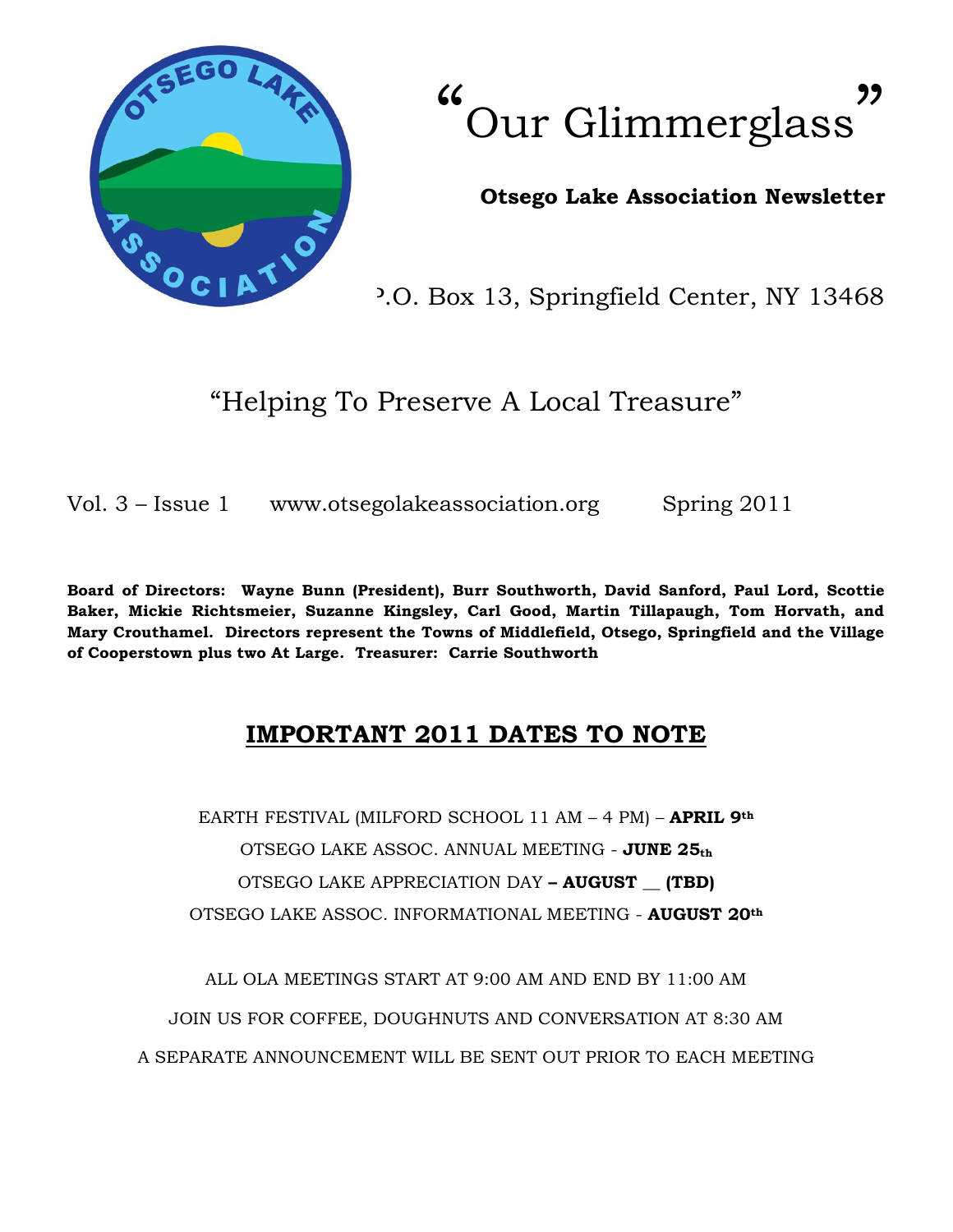#### **PRESIDENT'S MESSAGE**

Dear Friends of Otsego Lake,

As the President of the Otsego Lake Association (OLA), I would like to encourage all of you to **either renew your membership in OLA (if you have not already done so) or join us for the first time**. Please use the Application below. We are a very active group of "lake minded" citizens, both lakeside property owners and those interested in the lake, who are very concerned about the present and future health and condition of Otsego Lake. Our basic mission is to implement "A Plan for the Management of the Otsego Lake Watershed" which was initially adopted in 1998 by the four municipalities that surround Otsego Lake – namely, the Towns of Otsego, Springfield, and Middlefield and the Village of Cooperstown. The Plan's major goals include: (1) ensuring the quality of drinking water drawn from the lake, (2) preserving the lake's natural beauty and its viability as a tourist attraction, (3) protecting the lake's fishery, (4) ensuring the safety of recreational users of the lake, and (5) preserving the lake as a recreational facility. Much has been accomplished since OLA was founded in 2002 and even more will be accomplished in the future but we need your help and cooperation.

We are primarily concerned with educating the general public and the municipalities surrounding the lake about the various issues that affect Otsego Lake. These issues include sediment and nutrient loadings (mud, road salt, phosphorous, wastewater, etc.) being discharged into the lake, non-native invasive plant and animal species (zebra mussels, milfoil, water chestnut, etc.), no-wake zones (boat speeds less than 5 miles per hour within 200 feet of the shoreline), buffer strips along the shoreline (to reduce erosion), and "hydrofracking" for natural gas.

Another concern for those who love Otsego Lake is the fact that there will be no Otsego County Sheriff's Boat Patrol in 2011. The Otsego County Board of Representatives cut the funding for this service at the very last moment so there was no time to lobby for funding as we did in 2010. We encourage all OLA members to contact the County Representatives and request that funding be included in the 2012 budget.

You can help Otsego Lake by joining OLA, coming to our general membership meetings (see dates elsewhere in this Newsletter), and volunteering to help with our various projects. We even have some fun activities planned so you can meet your friends and neighbors. I look forward to meeting you this summer.

### K. Wayne Bunn, OLA President

**If you are not a current member of OLA, please consider joining or renewing now.**

K.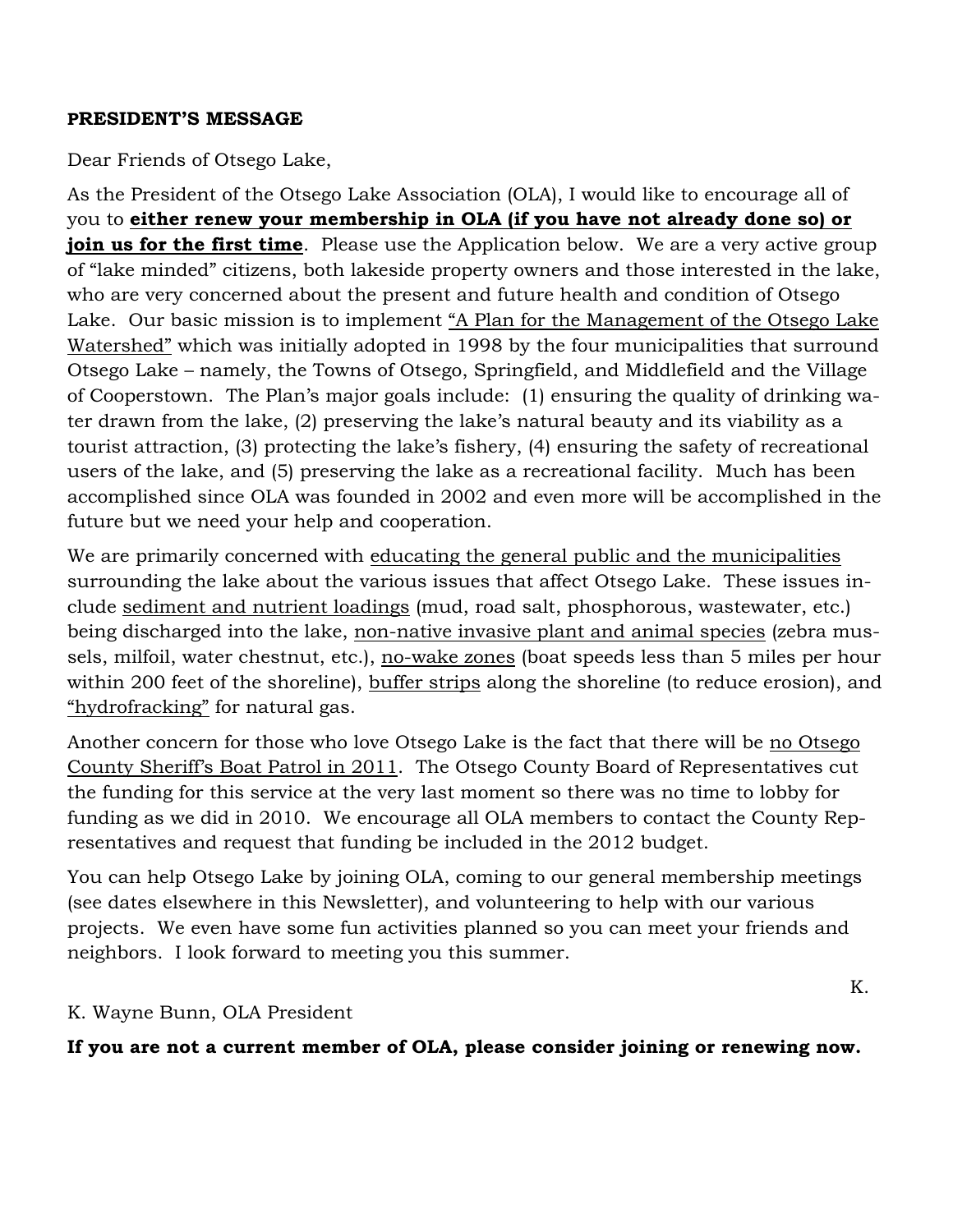| <b>MEMBERSHIP APPLICATION - OTSEGO LAKE ASSOCIATION - 2011</b>              |                           |                                   |
|-----------------------------------------------------------------------------|---------------------------|-----------------------------------|
|                                                                             |                           |                                   |
|                                                                             | Date: __________________  |                                   |
| <b>PREFERRED MAILING ADDRESS:</b>                                           |                           |                                   |
|                                                                             |                           | (Only Used For OLA Announcements) |
|                                                                             |                           |                                   |
| (City/Town)                                                                 | (State)                   | (Zip)                             |
|                                                                             |                           |                                   |
| __ Individual \$25.00       __ Couple/Family \$35.00    __ Business \$50.00 |                           |                                   |
| _ Annual Endowment \$75.00 and Up                                           | __ Additional Donation \$ |                                   |
| Please make your check payable to Otsego Lake Association and mail to:      |                           |                                   |
| Carrie Southworth, OLA Treas., P.O. Box 13, Springfield Center, NY 13468    |                           |                                   |
|                                                                             |                           |                                   |
|                                                                             |                           |                                   |

## **Sediment Traps**

Our lead article for this issue is not a very sexy one. It is one which everyone with a house or camp on a 15% grade (which covers most of the dwellings around the lake) should read carefully. Many of us have seen mud running into the lake and wondered where it was coming from. This will tell you what to do so it won't be you.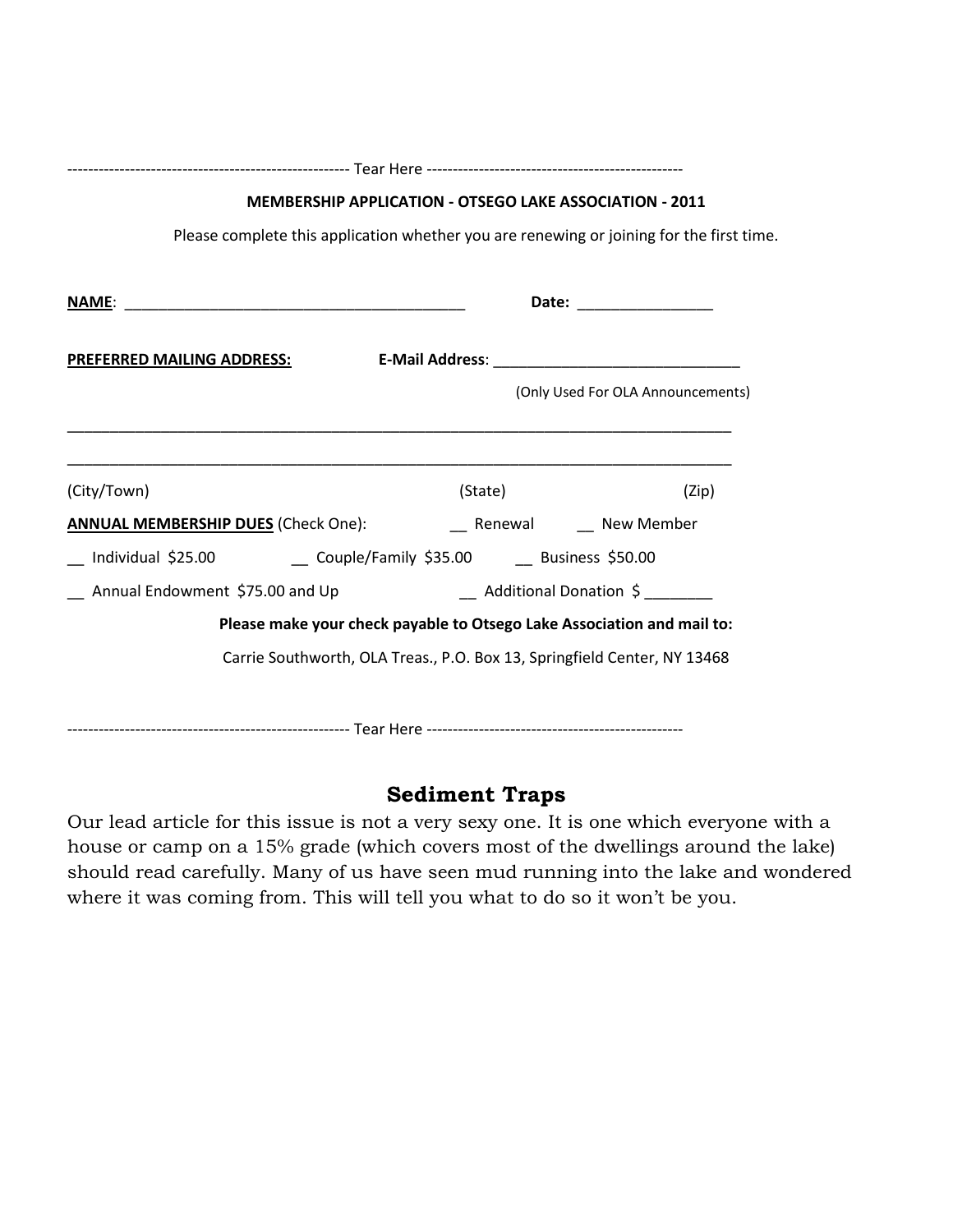Plumbing traps in our homes don't garner much attention, but we all appreciate their presence. Such traps regularly capture expensive jewelry that would otherwise be lost, keep hair from plugging our plumbing, and prevent obnoxious odors from permeating our living spaces. Sediment traps provide equally valuable services for the protection of our Lake and OLA has invested in some of these sediment traps.



Common sink trap.

Brown water continues to head downhill into Otsego Lake. This happens even with modest rains. The Biological Field Station estimates more than 18 million pounds of sediments enter the Lake each year smothering lake trout eggs and bottom animals such as native pearly mussels and facilitating the growth of obnoxious exotic plants. These sediments are also laden with nutrients prompting algae blooms which reduce the transparency of Glimmerglass.

Just as the sink trap pictured above can be opened to extract accumulated hair and soap scum unclogging a drain, sediment traps can trap eroded soils, sand used on icy driveways and walkways, and the muddy, nutrient rich contents of waters flowing towards the Lake.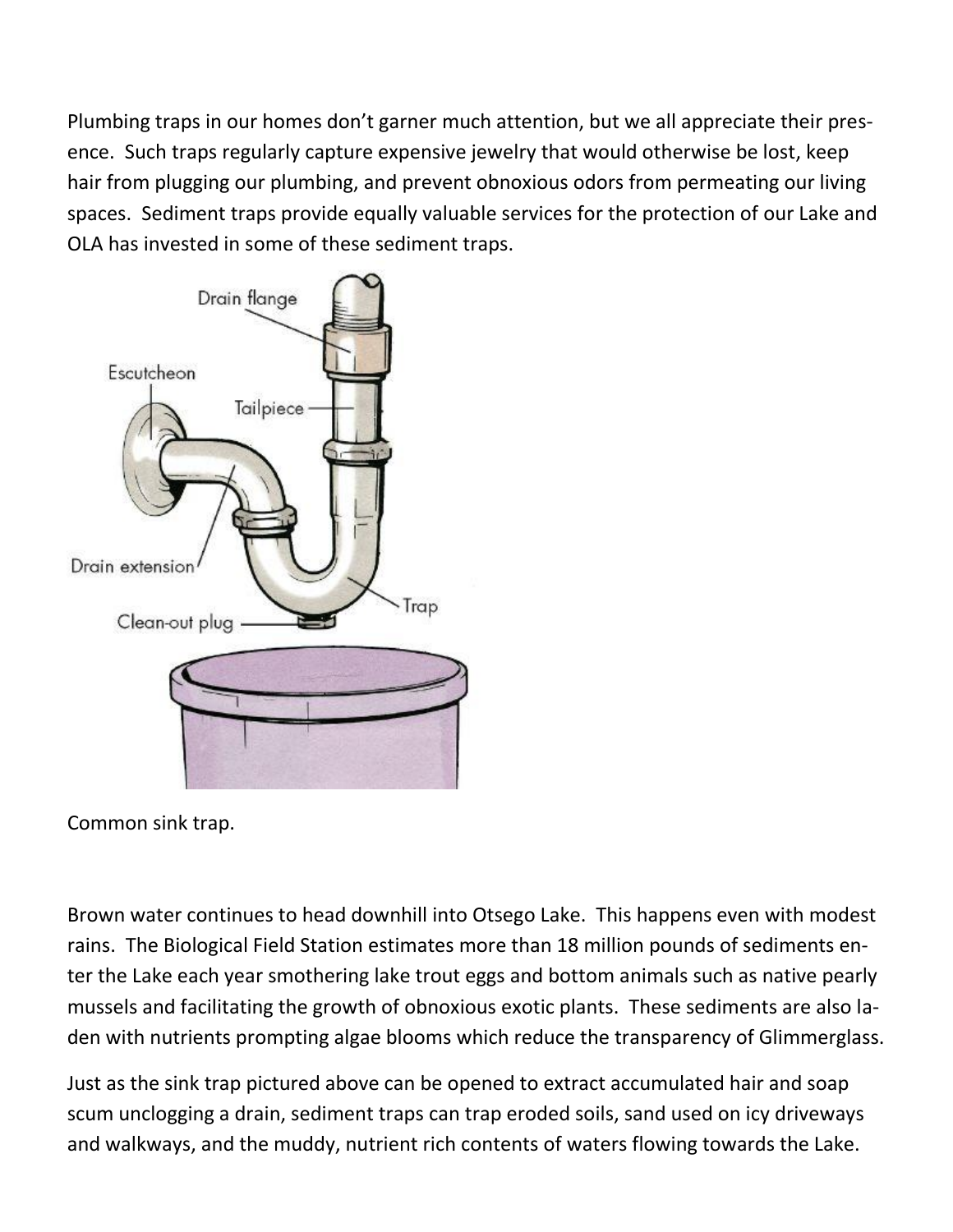Sediment traps provide a location for the water to rest a bit allowing sediments to settle into a catch basin. This process clarifies the waters continuing on their way to the Lake. At some time, when water flow is reduced, the accumulated sediments can be removed and used in a location where they are needed. Sediment traps are depicted in the following figures and pictures.



Schematic of a basic sediment trap. Not illustrated is the grated top of the trap which can be removed to recapture the accumulated sediments.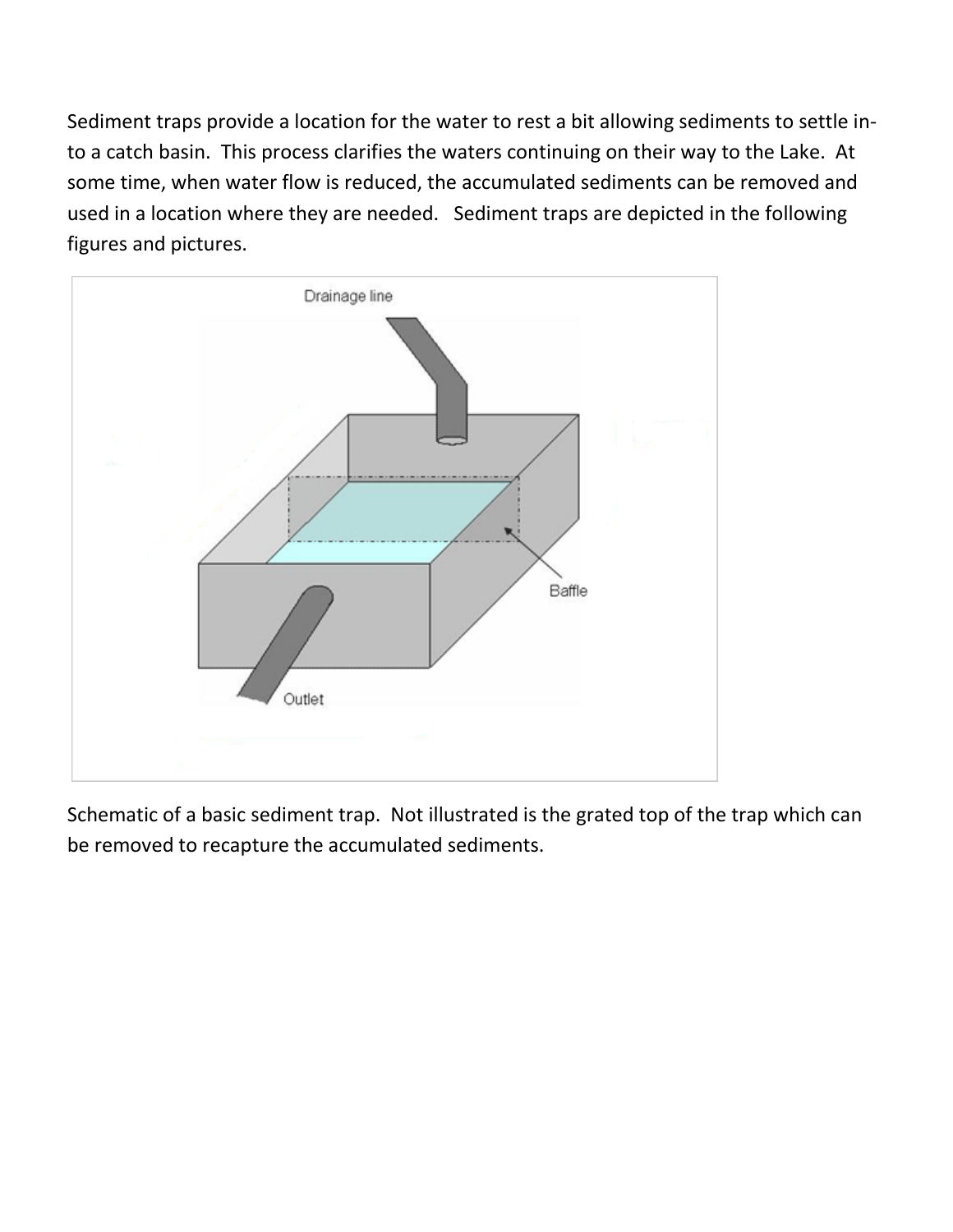

Concrete catch basin with removable grated top similar to the ones OLA provided the Village of Cooperstown for use on Pioneer Street.

Cooperstown's Pioneer Street drains a wide swath of the Village's impermeable surfaces. The result is often a torrent of water filled with street debris including the abrasives used for traction during winter weather. OLA used sediment traps to protect the buffer strip at the base of Pioneer Street from those muddy waters. We didn't install them. We provided them to the Village for installation, and the Village maintains them by sucking the accumulated debris out of the catch basins as they fill.

Most (but not all) Lakeside homeowners have little sediment flowing off their property into the lake. A challenge is the driveway, especially if it is used during the winter. Abrasives on driveways add to the estimated 18 million pounds of sediments flowing into Otsego Lake each year. Depicted below is a system designed for driveway use which can, if needed, be supplemented by a deeper catch basin on the downslope side of this long basin extending across the driveway.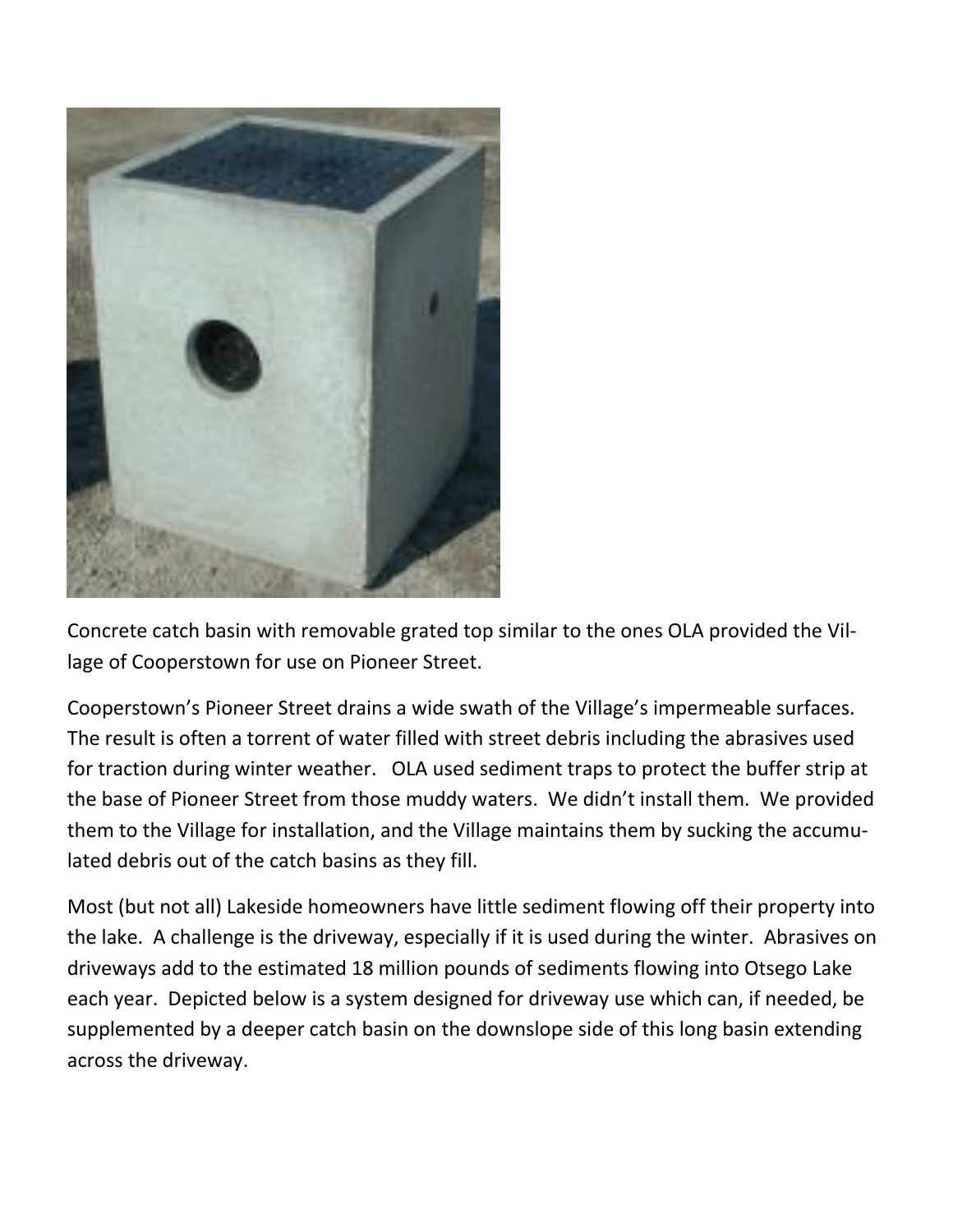

Sediment trap recommended for use at the base of a driveway directed towards the Lake.



Schematic diagram illustrating the operation of the above driveway spanning sediment trap.

Any device which captures water accumulating off of impervious surfaces reduces erosion and compliments the positive impacts of sediment trap use. They reduce the amount and force of the waters headed downhill which minimizes erosion keeping sediments out of the Lake. Gutters directed to rain barrels or rain tanks capture water for later use in gardens or for other household uses. Rain gardens allow us to cultivate wetland plants. Property infiltration systems, often referred to as dry wells, not only capture water but slowly release it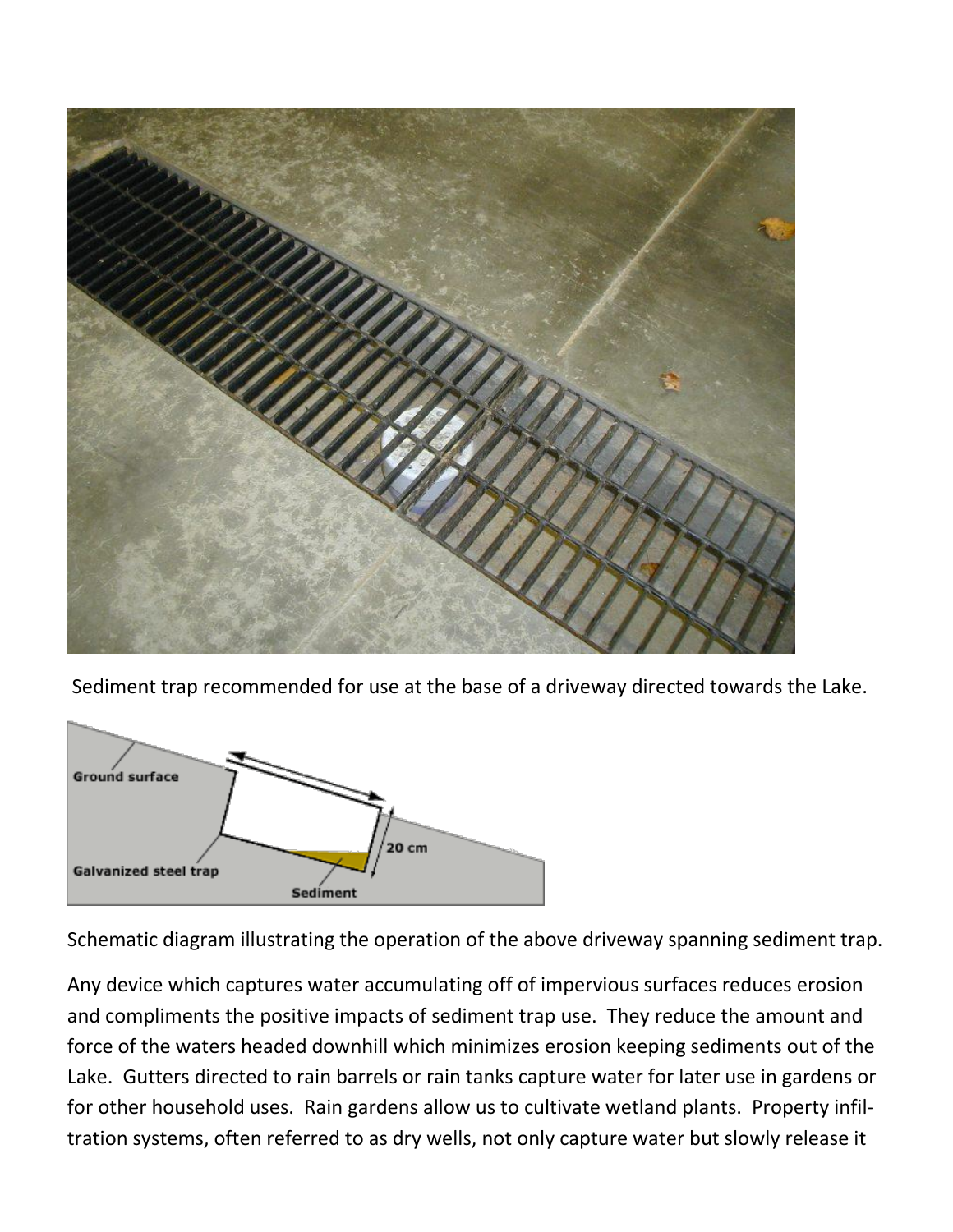recharging ground waters which provide us well water, cleansed by its filtration through the soil. Some of this ground filtered water also makes its way into the Lake.



Rain barrels retain water for drier weather while avoiding erosion.